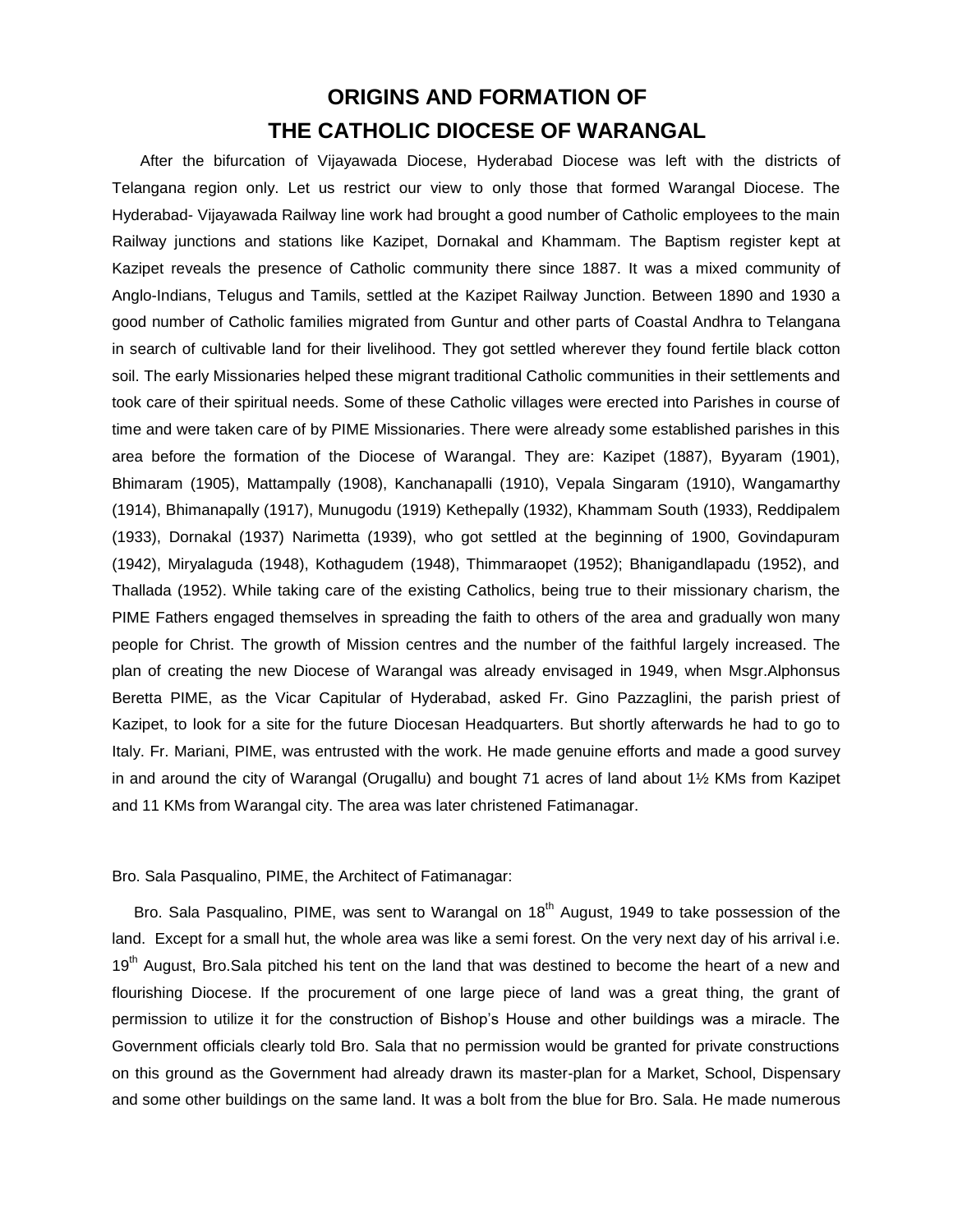trips to Hyderabad, seeking the intervention and recommendation of higher authorities to in this regard. This uncertain situation, mixed with fear of bleak future for the mission, lasted more than a year. On May 13th and 14th 1950, the Statue of our Lady of Fatima toured Hyderabad Diocese. Bishop Beretta devoutly prayed for a special intervention of Our Lady of Fatima to overcome the problem. Within five months after the tour of the statue of our Lady of Fatima, officials granted permission for the construction of buildings on this site, changing their earlier master plan. Bishop A. Beretta called it a miracle of our Lady of Fatima. He firmly believed that this achievement was possible due to the miraculous intervention of our Our Lady. On 3rd January 1951, Most Rev. A. Beretta laid foundation stones for Bishop"s House and St. Ann"s Hospital at Fatimanagar.

On 22 December 1952, the four civil districts namely, Warangal, Nalgonda, Khammam and Karimnagar, were detached from the Ecclesiastical territory of the Diocese of Hyderabad and were erected into the new Diocese of Warangal by His Holiness Pope Pius XII. Most Rev. Alphonsus Beretta, PIME, the then Bishop of Hyderabad, was transferred and appointed as the first Bishop. His Lordship took charge of the Diocese officially on 13<sup>th</sup> May 1953 with 28,000 Catholics and 21 zealous PIME priests.

## **The Golden Missionary Age: 1952 - 1985**

Most Rev. Alphonsus Beretta had great Missionary zeal. With his Missionary vision and deep spiritual foundation, he gave a dynamic leadership to the new Diocese of Warangal. The new born diocese soon began to grow steadily in every field. Many constructions were undertaken to give a good shape to the Diocesan headquarters. The present Bishop"s House was completed in 1952, Fatima High School in 1953, St. Ann"s Hospital in 1954, St.Gabirel"s High School in1955 and St. Pius X Seminary in 1956. The construction of Fatima Cathedral began in 1956 and was completed in 1962. All these monuments speak of the great architecture of Bro.Sala. He deserves the title the Architect of Fatimanagar.

Bishop A. Beretta, with his team of PIME Missionaries and a handful of native priests laboured extensively, despite all sorts of hazards, for the growth of the Mission. To meet the increasing demands of the Catholic population, the bishop invited various men and women religious. Franciscan Missionaries of Mary (FMM), St. Ann of Providence (SAP), Catechist Sisters of St. Ann (CSA), Sisters of Charity (SCCG) Montfort Brothers of St. Gabriel (SG), Order of Friars Minor Capuchin (OFM Cap), and the Order of the Discalced Carmelites (OCD) were among the pioneers. Shortly, many other congregations joined to take up pastoral, educational and health apostolates across the diocese. Of these, F.M.M., S.A.P., C.S.A., and OCD Fathers deserve special mention. OCD Fathers came to the diocese on  $18<sup>th</sup>$  April,1971. They were the Mission pioneers in Kothagudem, Palwancha and Tallada areas of Khammam district. The founder PIME Fathers, the local diocesan clergy and men and women religious manifested beautiful collaborative ministry in evangelical, pastoral, educational, health and social apostolates. Their hard work resulted in the birth of numerous Mission centres, educational, social, medical and few religious institutions in the diocese. The Christian presence was reflected across the four districts both in numerical growth of the faithful and institutions established by the religious. The formation of new parishes and institutions such as Kothagudem (1948), Thallada (1952) Nalgonda(1963), Karimnagar (1965), Assisinagar in Warangal city (1970), Khammam (1973), Yellandu (1974), Suryapet (1974), and Reddipalem (1974), Palwancha (1977), Godhavarikhani (1979) bespeak the far-sightedness and great vision of the founding PIME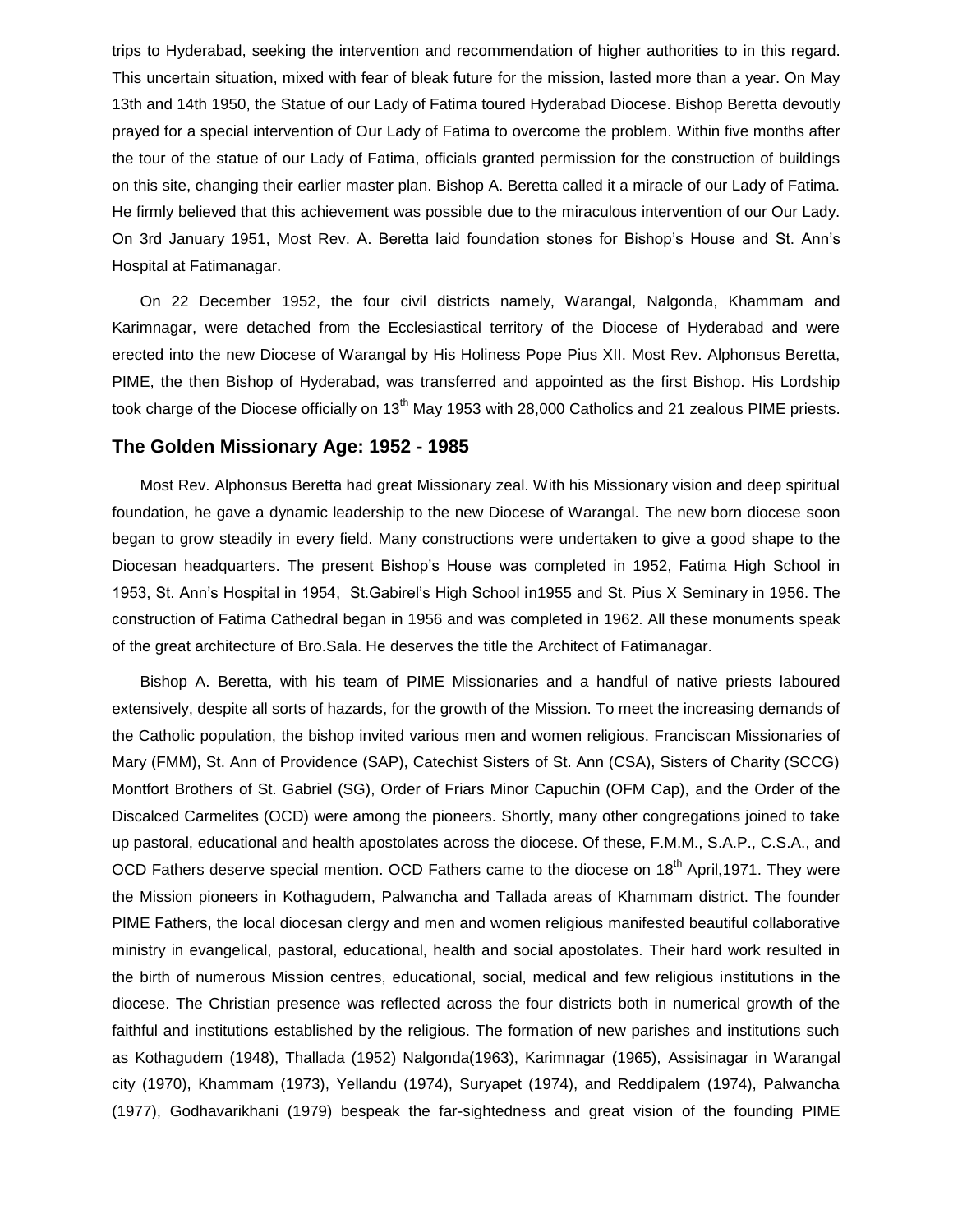Fathers. The steep growth in Catholic population and institutions echo the thirst of the pioneers for Evangelisation and the unreserved commitment of the PIME Family under the dynamic leadership of Most Rev. A. Beretta, and all those involved in the task of evangelisation.

Bishop A. Beretta undoubtedly spent all his energies for the growth of the new Missionary diocese. He travelled far and wide tirelessly in the four civil districts spread over 50,000 sq.kms. His special thrust was on Evangelisation and Pastoral care. The bishop's organizational skills are manifested through varied services he initiated. He started Lodi Multipurpose Social Service Society in 1966 and in 1978 Fatima Charitable Trust for social upliftment and economic empowerment of the people. He laid foundation for Pastoral Centre in 1984 which soon devised and started implementing various pastoral programs across the diocese. To cater to the educational needs with particular reference to Catholics, he formed Diocesan Educational Committee (DECO) in 1985. He started the diocesan news letter with the title "The Voice of Fatima".

#### Birth of Two New Dioceses

The fruits of the tireless efforts of the Founding Missionaries and the local clergy and the religious resulted in the birth of a new diocese Nalgonda being bifurcated from the mother diocese of Warangal. Year 1977 remains a golden page in the history of the Warangal Catholic Church, with the birth of Nalgonda diocese with 22,155 Catholics spread across the two civil districts of Nalgonda and Mahaboobnagar. God"s unseen hand was at work all through this Missionary upheaval. As a mark of God"s continuous visible sign of blessing Khammam district was bifurcated and made into a new Catholic diocese of Khammam in 1988 with 70,796 Catholics. In addition to giving birth to two missionary dioceses, the diocese of Warangal gave three Bishops to the Church of Andhra Pradesh, in the persons of Most Rev. Thanugundla Balashowry Reddy who was consecrated as the Bishop of Guntur on 12<sup>th</sup> March, 1974; Most Rev. Thumma Bala Reddy was elected on  $6<sup>th</sup>$  December, 1986 and was consecrated as the second Bishop of Warangal on  $12<sup>th</sup>$  March, 1987. Most Rev. Govindu Joji was consecrated as the Bishop of Nalgonda on 24<sup>th</sup> June, 1997.

The above facts speak for themselves the great Missionary spirit and pastoral zeal of Bishop A. Beretta supported by the PIME stalwarts like Fr. Offreedi, Fr.J. Seminati, Fr. Seporate, Fr. Q. Farina, Fr. A. Bortolato, Fr. P. Angelo Pino, Fr. Q. Finelli, Fr. Angelo Mariani, Fr. Albino Mazzola, Fr. Lino Dal Balcon, Fr.G. Farina, Fr. Tinti, Fr. Radici, Fr. Muselli, Msgr. Giovanni Seminati, Fr. Gino Pazzaglini, Fr.Florindo Antonello, Fr. G. Tirinzoni, Fr. L. Delissandri and Fr. Augustus Colombo, other PIME Fathers.

The spread of the Missionary activities will be complete without mentioning some of the pioneering efforts of the local clergy such as Fr.Yeruva Marreddy, Fr.Varghese Fr. M.Lourdunatham, Monsignor Katakam Joji Reddy, Fr. Idara Abraham, Fr.Boyapati Anthony Reddy, rehensive and the committed native clergy of the period. Deservedly, this period is hailed as the Golden Missionary Age of the Diocese. The missionary zeal of the native priests deserves special mention in the evangelization of Khammam district. Dedication, spirit of self sacrifice, deep faith in God, undaunted courage in facing various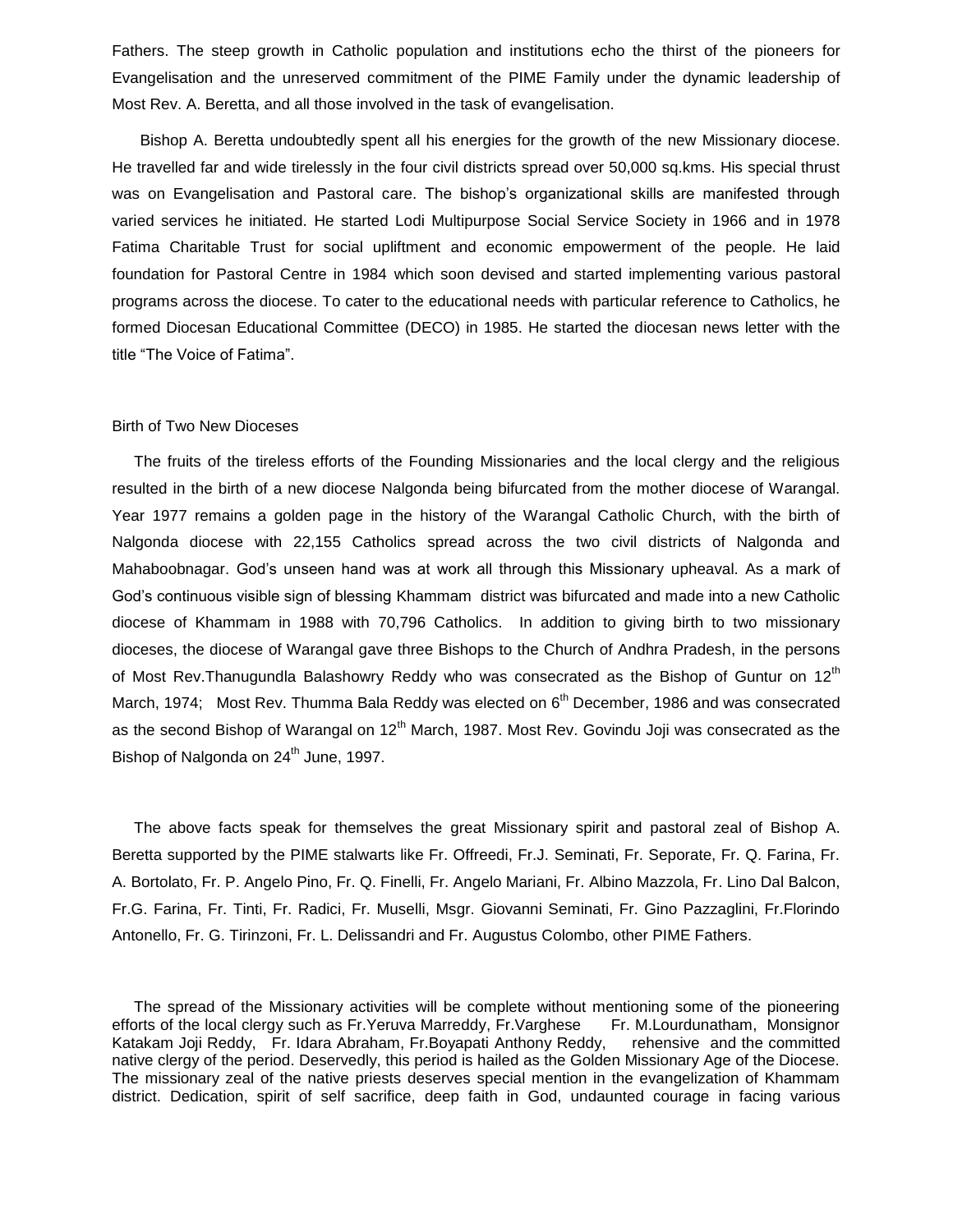problems and readiness to put up with any inconvenience are the Values which are left behind to the later Generations by these Missionaries.

# **The New Era of the Diocese**

The installation of Most Rev. Thumma Bala as the Bishop of Warangal on  $12<sup>th</sup>$  March, 1987 has inaugurated a new era in the history of the diocese of Warangal. The reins of the diocese were thus taken over by the son of the soil. His long and deep experience as pastor and protector of faith, were helpful to him to concentrate on the basic and immediate needs of the diocese. His thrust was, on one hand, the strengthening the existing Catholic Communities in Faith and on the other, spreading the Faith to new areas. He took up regular pastoral visits to all Parishes and villages, during which he would patiently spend a lot of time in meeting the people and instructing them in faith. His natural inclination to mingle with all furnished first hand information of their struggles and urgent needs. Many new parish churches and presbyteries were built and a good number of the old constructions were renovated. He established new Parishes from time to time, depending on the availability of the priests for better pastoral care and spiritual nourishment to the people.

To provide more facilities for pastoral activities, he got constructed the first floor on the Pastoral Centre and he has been taking keen interest in the programmes of the Centre. He bought lands and established new Mission Centres like Dacharam (1988) Kamalapuram (1989), Jagital (1989), Maripeda (1993), Elukaturthy (1993), Mallakpalli (1994), Korutla (1995), Pasara (1995), Manthani (1996), Ranipuram (1996) Mariapuram (1997), Atmakur (1998), Husnabad (1999), Kesamudram (2001), Malkapur (2002) and Parkal (2003) To develop these Centres and other areas, he invited into the Diocese many Men and Women Religious Congregations and encouraged and helped them to take up various apostolates and services. He took interest to improve the Diocesan Newsletter in its shape and content using its Telugu Version, "Fatima Vani". Basic Education to all was somehow a priority for Bishop Thumma Bala. This led him for the establishment of many Schools even in the most remote parts of the Diocese. Within a span of 15 years the number of Schools run by the Diocese and the Religious has risen to 62. Of them, speciallymentioned are: A School for the Hearing-impaired, "Little Flower School for Deaf" at Karunapuram, Infant Jesus Convent School for the Physically Handicapped at Mogilicherla and a School for Visually Handicapped, "Carmel Integrated School for Blind" at Elukaturthy.

Further, a good number of Hostels and Parish Boarding-homes like those at Veleru, Ghanpur, Dornakal, Kalampuram and Mulug, etc were also started to provide better study facilities to the poor rural Catholic Children. These Institutions show the efforts put-in to reach out to the Children who are in a special need. Higher Education to Catholic Youth was no less a concern for Bishop Bala. Fatima College of Education was the first Professional College started in 1988. He seized every opportunity to get help from every source possible, especially from Rev. Fr. A. Colombo PIME, in establishing Vidya Niketan Junior College, Vidya Jyothi Degree & P. G. College, and a unique venture for a Diocese, an Engineering College, namely Christu Jyothi Institute of Technology and Science and Academic Centres like Karunapuram, Ghanapur and Jangaon have been started and developed and through the instrumentality of Fr.L.Delissandri, PIME, the Institutions at Peddapalli and at Sultanabad, Karimnagar Dt. are developed. Scholarships are given to the poor and the needy Students of the Diocese through Fatima Charitable Trust (FCT) and Christian Foundation for Children and Aged (CFCA). Under FCT about 8520 and under CFCA 860 students are helped towards their education. He gave to the Diocesan Education Committee (DECO) its clear Direction and Policy in 1987 and appointed a Deputy Manager for Schools and Colleges. Many social welfare programmes like housing, drinking water, bore wells, watersheds, desiltation, Farmers" co-operative societies, Women development Programme, lace & ebroidery, are carried on in the Diocese by the Social Service Centres, namely Lodi Multipurpose Social Service Society, Vishwa Karuna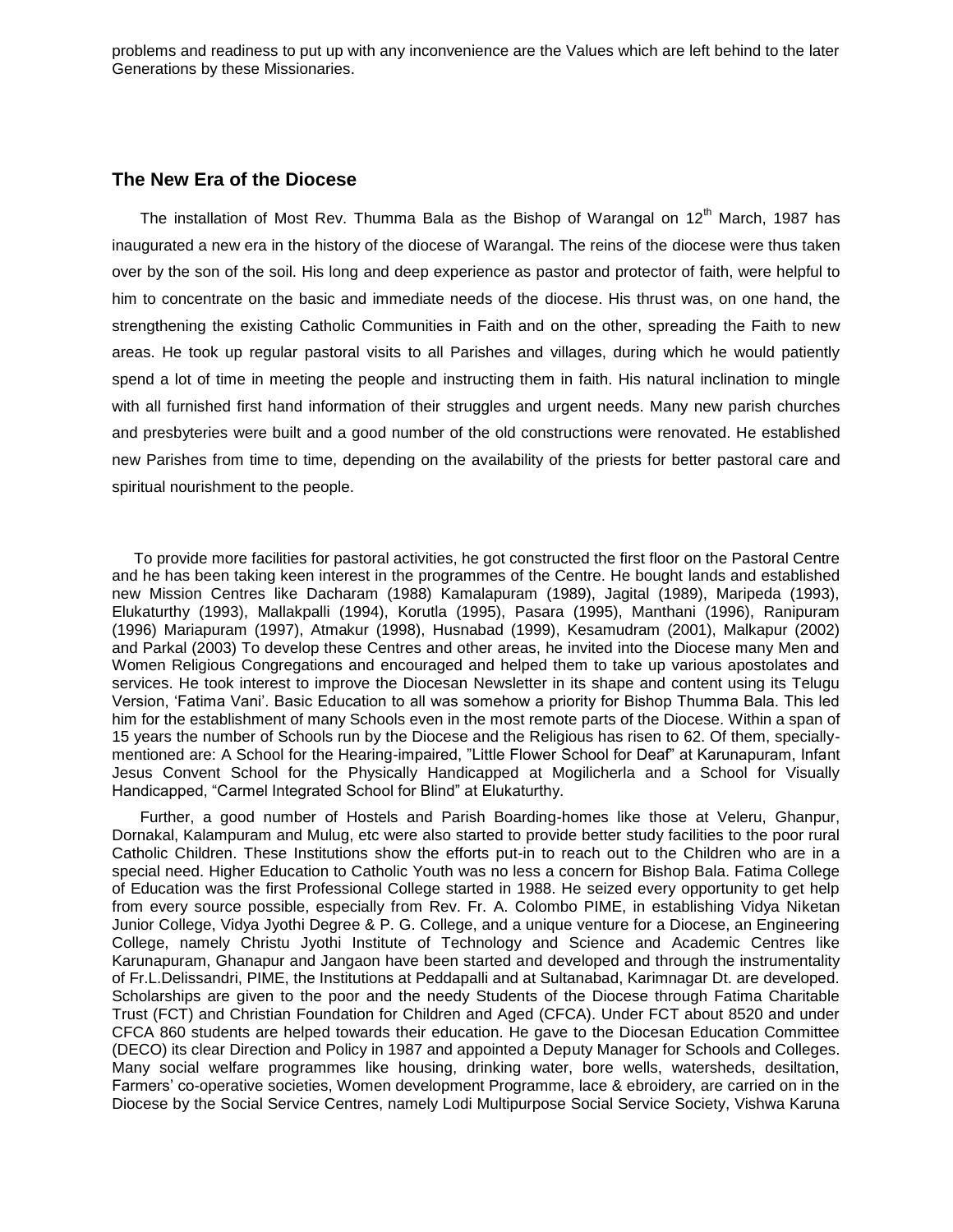Society and Balavikasa Social Service Society. These Societies, which are headed by different Directors, are carrying out all the programmes efficiently under the able guidance of Bishop Thumma Bala. Health programmes have also received great attention of His Lordship. Hospitals, Dispensaries, Health education camps, Leprosy Patients" Rehabilitation Centres, Aids-Patients" Care and Support Centre are run in different parts of the Diocese through the services of the Religious Communities.

As Fatimanagar developed during the time of Bishop Beretta through the instrumentality of Rev. Bro. Sala, so also "Karunapuam" has developed in the time of Bishop Thumma Bala through the instrumentality of Rev. Fr. A. Colombo PIME. Formation Houses namely Don Bosco Philosophate, Diocesan St. Xavier"s Major Seminary, Mill Hill Formation House, Presentation Formation House, Presentation Sisters" Regional House, Presentation Postulancy, Missionaries of Mary Mediatrix Formation House and other Institutions like Schools, Colleges, Christu Jyothi Evangelisation Centre and Leprosy Patients' Rehabilitation Centre and HIV/AIDS Care & Support Centre etc, make Karunapuram a flourishing Catholic Centre like Fatimanagar.

Bishop Bala gave the Youth due recognition in the Church. He has appointed a full time Youth Director to develop the youth activities through the Diocesan Arunodaya Youth Centre and also established Kolping Centre to guide and serve the Youth. Under his guidance, many Young Men and Women from our Diocese were provided opportunities to participate in Youth Conventions at national and international levels. He served for 10 years as the Chairman of APBC Youth Commission. During his tenure, the National Youth Convention was held at Fatimanagar in 1992. It was a great success and it brought national recognition to the Diocese and to its Youth Wing.

He served on A.P. Jyothirmai Society for 12 Years as Vice- Chairman and Chairman. For the last several years he has been serving on A.P. Commission for Catechetics as Chairman and made available the newly composed Catechism Text Books in Telugu for Classes 1 to 10, Text Books for Colleges, Books on Moral Science in Telugu and Telugu Translation of Catechism of the Catholic Church, which will be available by April, 2004.

At CBCI national level, he served as the Chairman of Health Commission for eight years until April, 2002. He was the key person behind the success of the  $10<sup>th</sup>$  World Day of the Sick- International Celebrations held at Vellankkani on February 9-11, 2002. Now, he is a Member of the Pontifical Commission for Health-Care Apostolate, Vatican.

Bishop Thumma Bala, though erudite and full of experience, in his humility and simplicity keeps himself easily accessible to all. He wins the love and regard in general. He sees the good in others and appreciating it, encourages them to do more & better still. Man of determination and tenacity, he leaves no stone unturned to realize the objectives set forth. He takes people into confidence, draws their full cooperation and achieves robust success. Trusting totally in God and in the powerful intercession of our Lady of Fatima, he ventured on every new mission and service.

## **The Vision**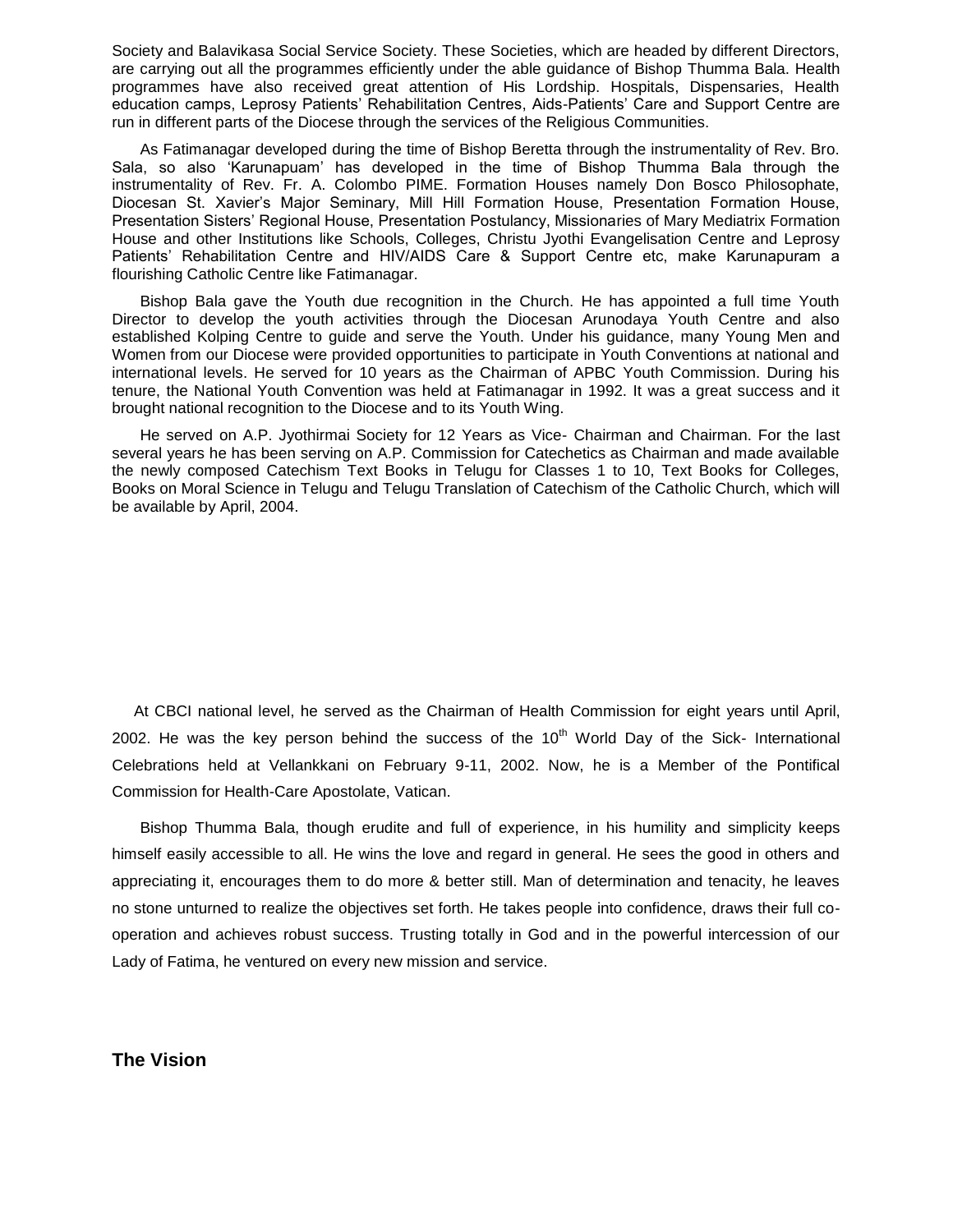The diocese of Warangal has firmly set its step forward in spreading the Light of Christ. Its holistic outlook for the 3<sup>rd</sup> Millennium was clear in its Vision statement made at the conclusion of Yesu Christu Jayanthi - 2000 celebrations in the diocese. "We visualize our Diocese of Warangal by 2010 as a Community that receives its life from the Triune God, takes roots in the Word of God, proclaims that very Word, reposes Faith in Christ, lives in Him, bears Witness to His Death and Resurrection, journeys in the Holy Spirit towards the Kingdom of God, derives strength through the Sacraments and Liturgy, becomes self-reliant in everything, under the Patronage of our Blessed Mother, Fatima Mata, the Mother of God."

The Diocese is moving forward with its time-bound programmes vigorously for the realization of this Vision. A Church, with its Evangelical and Missionary Vision, will become relevant for the present by living what is celebrated in the Liturgy, by placing Gospel values above worldly values in all its undertakings and by maintaining unity and harmony within itself, with other Christian Brethren and other Religions.

# **Districts in the Diocese of Warangal, A PROFILE DISTRICT OF WARANGAL**

The Diocese of Warangal comprises of two civil districts, Warangal and Karimnagar. Warangal is one of the renowned districts of Telangana region and stands next to Hyderabad. The district of Warangal lies in between 17º–20 mts and 19º-10 mts of northern latitudes and from the West to the East it extends from 78º-20 mts to 80º-40 mts east longitude. The states of Madya Pradesh and Orissa border the district in the northeast. The surrounding districts in Andhra Pradesh are Karimnagar in the northwest, Khammam in the southeast, Nalgonda in the south and Medak in the west. Godavari, the only major river, passes through northeastern part of the district.

The City of Warangal enjoyed a glorious past as the Capital of Kakatiya Kingdom for two centuries. This epic City, once called as "Orugallu" (which means" Ekashila" and therefore it is also called as Ekashilanagar) was the centre of administration and had been visited by dignitaries like Marcopolo and Mahatma Gandhi. It was built by Kakatiya Prola Raju in 12<sup>th</sup> century. The richly sculptured 'Thousand Pillars Temple", "Warangal Fort" and Ramappa Temple and Lake, Laknavaram Lake and Pakala Lake are some of the historical monuments and places. They still remain the hub of tourists not only for the natives but from across the continents.

The climate in the district is mostly dry and hot through the year except during the monsoon period. The temperature exceeds 45° Celsius in the month of May, but in winter it falls to 12°- 14° Celsius in December and January. The annual rainfall varies from 80 to 130 cm; 85% of the rainfall occurs from June to September by the southwest monsoon. The district gets scanty rainfall in October and November by the northeast Monsoon. Western region of the district receives less than average rain. Presently (2013), the civil administration is operated through 59 Revenue Mandals and 14 Panchayat Samithies.

The area of the District of Warangal is 12,846 sq kms and forming 4.46% of the total area of the state of Andhra Pradesh. The geophysical structure of the land is a mixture of black cotton soil (64%) red loan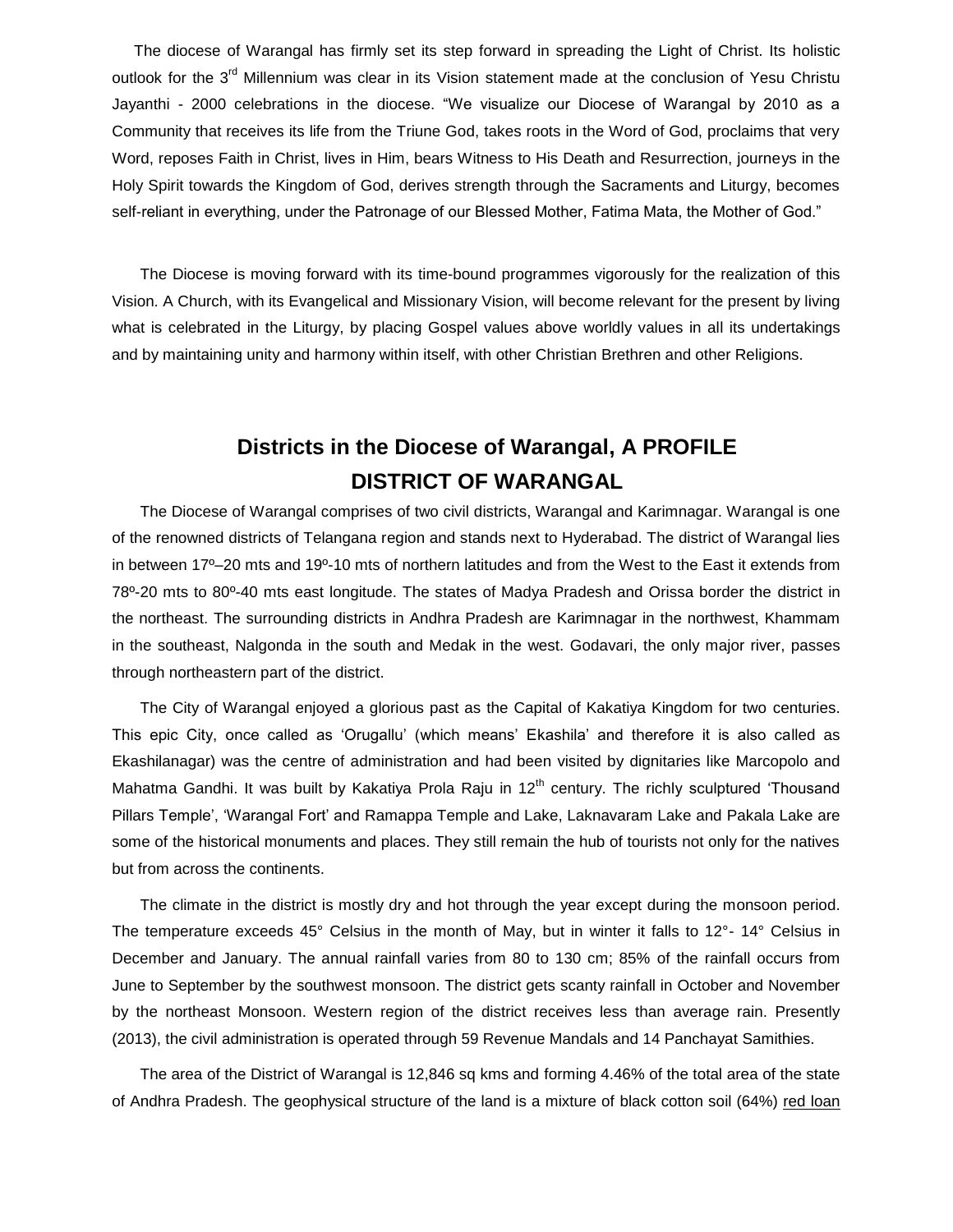soil (14%) sandy clay soil (20%) and the rest is hilly and plateau type. Three lakh acres of land is irrigated by the water resources and the rest of 11,00,750 acres of land is dry. 2.49 lakh acres of land is irrigated by the Kakitaya canal, lakes, tanks, open-wells and borewells. 5.60 lakh acres of cultivable land depends solely on monsoons for cultivation. The historical lakes Pakala, Ramappa and Laknavaram, built by the erstwhile kings still provide water for irrigation.

Major food crops grown in the district are paddy, jawary, maize, pulses such as red gram and black gram, sunflower, vegetables and fruits like plantain and mango. The major commercial crops are cotton, chilli, tobacco, turmeric, groundnuts and other oilseeds.

Coal which is across Bhupalapalli belt is one of the richest mineral resources of Warangal district. The other minerals are scanty in mining, namely pig iron, lime, black stone, copper and dolomite. Granite industry is wide-spread all over the district fetching much-coveted foreign exchange.

It is worth mentioning that 28% of the forest Area of Telangana is concentrated in Warangal district alone. The local forest yields valuable teak and other timber, *beedi* leaves, medicinal herbs, honey, gum, tamarind and various edible fruits. The dense forest adjacent to river Godavari provides shelter for wild animals like tigers, cheatas, leopards, bears, wild buffaloes, monkeys, water animals, deers and birds. The deer and bird sanctuary located by the Pakala Lake is a tourist attraction for urban people.

There are no large-scale industries worth mentioning in the district. The Azam Jahi Cotton Mills, which was once very famous in Warangal city, is now closed down. The A.P.Rayons factory at Kamalapuram, presently managed by BILT deserves special mention as it is providing employment for hundreds of local people. A few rice mills, oil mills, jinning mills, hand-loom and carpet weaving, tanning, beedi making units are spread over the district. These small-scale industries provide to certain extent livelihood for even the illiterate.

The population of the district is 28,18,832. It is 4.25% of the population of the state and the density is 219 per sq.km. Warangal city is administered by a Municipal Corporation, comprising of Warangal, Hanamkonda and Kazipet Divisions called as Tricity. Jangaon, Parkal, Mulug, Narsampet, Wardhannapet, Cherial, Mahabubabad and Dornakal are the important major Panchayats.

The major means of transportation are Railways and Roadways. Kazipet Railway Junction connects south and north India. Dornakal Railway Junction connects the route to coal mines in Khammam district. Warangal is another major railway station. The Roadways across the district are built and mainted by various governmental agencies. About 1,487 kms roadways are under the State Govt. Zilla Parishad (District administration) maintains 3,345 kms of roads and 6,267 kms roads are maintained by the Panchayat Samithies. Recently the Central Government of India sanctioned a National Highway Number 163 from Hyderabad to Venkatapur via Warangal.

All the towns in the district, 980 villages and 648 hamlets are electrified. 340 Colonies of Weaker Sections and 1,488 Harijan Colonies are electrified. 1,41,202 agricultural Pump-sets, 5,347 medium and 370 small-scale industries, 2,62,500 residential homes, 1902 public units and 18,156 other units are given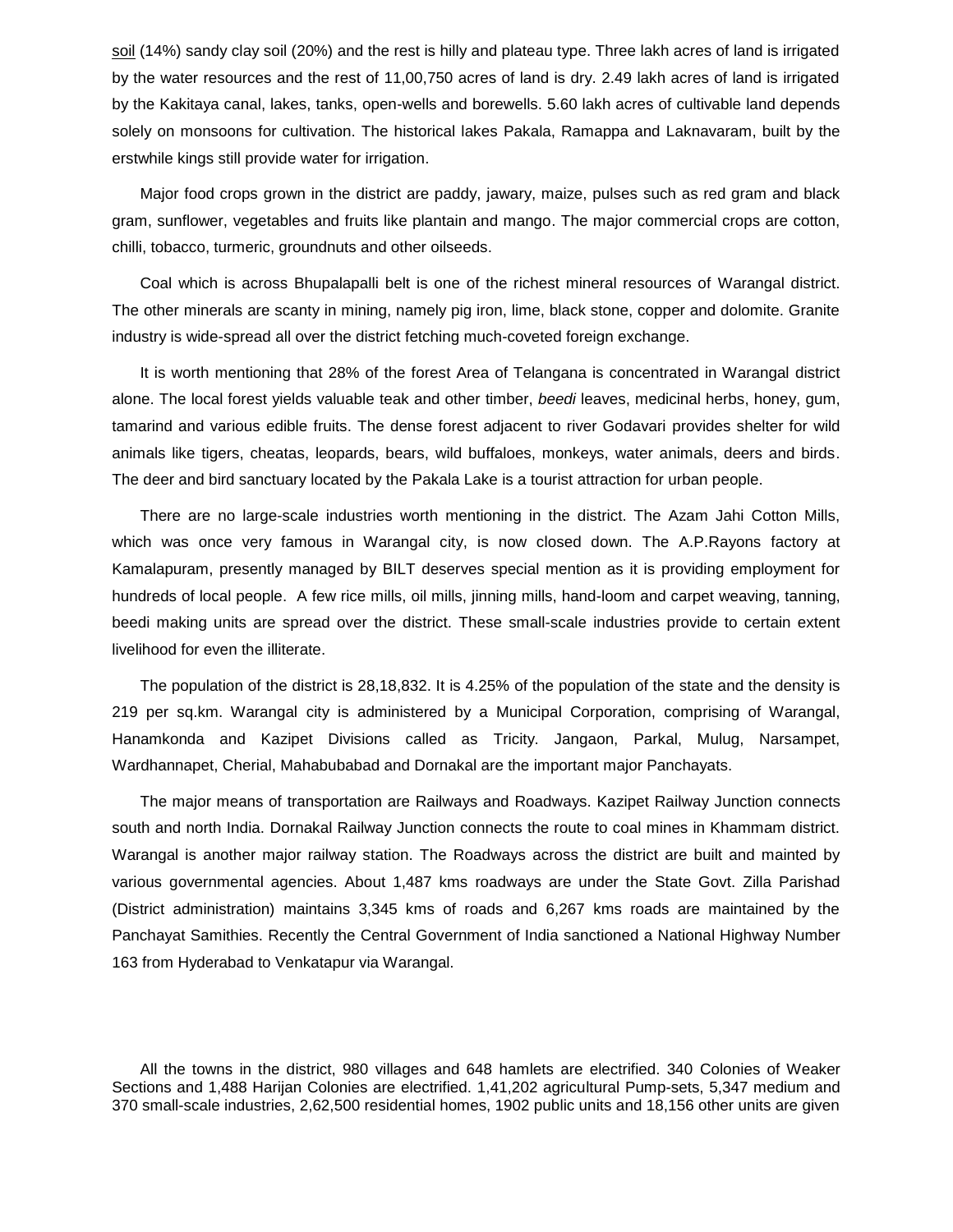power supply. There is no Power-generating Unit in the district and it depends upon the Power Supply from outside of the District.

Warangal ranks second, next to Hyderabad, in the field of Education. There are 1949 Primary, 330 Upper Primary, 307 High Schools, several Junior, Degree and Professional Colleges in the district. The Kakatiya University, the Kakatiya Medical College (K.M.C.), National Institute of Technology, formerly known as Regional Engineering College are well known in the region of Telangana. Among the private institutes of Technology and Science **Christu Jyothi Institute of Technology & Science**, Colombonagar, Jangaon, owned and managed by the diocese of Warangal deserves special mention for its academic excellence and value-oriented education. There are several social welfare Boardings and Hostels and Residential schools for boys and girls of Tribal and Weaker sections. There are 11 Hospitals, 50 Primary Health Centers, 343 Primary Health Sub-centers 49 Dispensaries which include Allopathic, Ayurvedic and Homeopathic Medicines. Recently Mahatma Gandhi Memorial Hospital, Waangal is given the status Super Speciality Hospital attached to Kakatiya Medical College.

### **DISTRICT OF KARIMNAGAR**

The civil district of Karimnagar lies in between 17°-05 mts and 19°- 05 mts of northern latitudes and 78° – 20 mts and 80°-20 mts eastern longitude. All through the northern boundary of the district, the river Godhavari flows. The surrounding districts of Karimnagar are Adilabad in the north, Madya Pradesh state in the northeast, Warangal in south-east, Medak in the south and Nizamabad in the west. The area of the district is 11,823 sq.kms and it is 4,29% of the area of the state of AP. The district population is 30,37,486. It forms 4.56% of the population of A.P. with a density of 259 per Sq. Km. Karimnagar is divided into 56 Revenue Mandals and 14 Panchayat Samithies for administration.

The inscriptions and legislations carved on stone pillars at the Forts and sculptured Temples reveal that Kakatiya Rulers once ruled Karimanagar district. The Chalukyas ruled this Region in 8<sup>th</sup> century from the renowned Pilgrim town, Vemulawada. Later, in 9th century it came under the rule of the Rastrakutas. Due to the attack of Malikka, the Chief of Army of Allauddin Khilji in 1309, Orugallu Kingdom declined and along with it all the Forts in this region also came under the Muslim Rulers and got annexed to Bahmain Empire. After the fall of Bahamans, it came under the power of Kutubshahis of Golkonda, and then followed by Moghul Governers and in 18tth century a Moghul Governer declared independence and ruled this entire Region as Nizam State. As Nizam refused to merge the Nizam State with Independent India, there was Police Action in 1948 by the Indian Army and annexed the Nizam State to the Union of States of India. As a result of reorganisation of States of India in 1956, the Telangana Region of Nizam State is merged with Andhra and formed into Andhra Pradesh with Hyderabad as its Capital.

The present Karimnagar town was once called "Sabbinadu". The inscriptions engraved in this Region by Kakatiya Rulers Prola Raju and Pratap Rudra proved the same. As the District Head Quarters, it has been developing very fast after Lower Maneru Dam was constructed and started getting water from